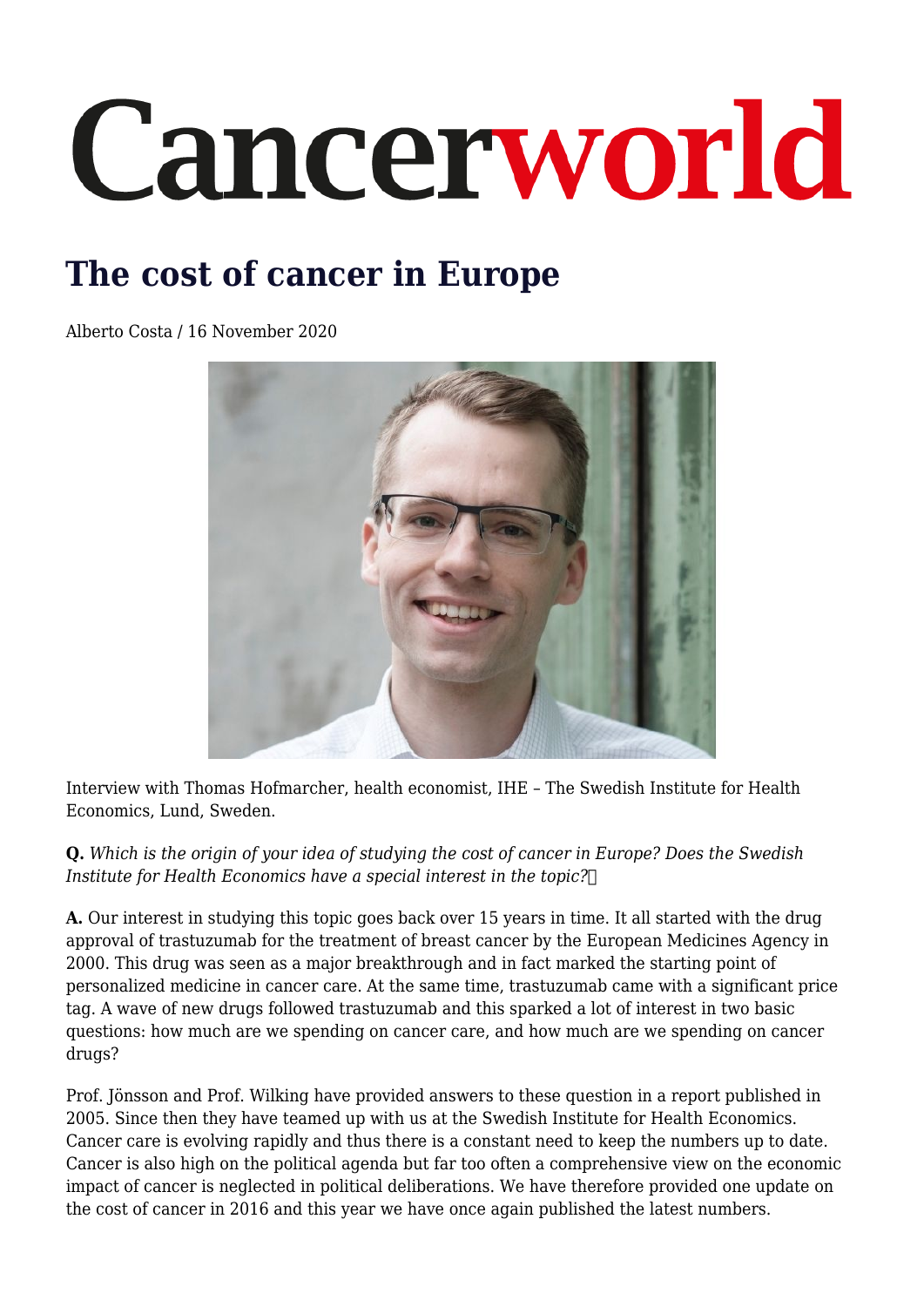### *Q. How difficult was to have data from the different national sources?*

**A.** Data availability is really the dealbreaker in conducting this type of analysis. We cover 31 European countries in total. You can imagine that looking for data for each individual country takes a lot of time, especially since we are also looking at different types of costs. For direct costs of cancer, which are expenditure on cancer care made within the health care system, we tried to obtain data from national health accounts of countries. With the exception of Germany and the Netherlands, there are no countries where official sources (such as the Ministry of Health or the National Statistical Office) provide this kind of data on a regular basis. It is astonishing to realize that most countries have little clue on how much they are spending on specific diseases such as cancer. So instead we had to rely on country-specific data provided from research institutes, national cancer societies, articles in peer-reviewed journals and reports from the OECD and the W<sub>H</sub>O.

For indirect costs of cancer, which are composed of productivity loss attributable to premature mortality and to morbidity, the data availability situation is mixed. On the one hand, costs of premature mortality are relatively easy to estimate, since information on the age of death of people, which is the key input here, is readily available for all countries from Eurostat. On the other hand, costs of morbidity are difficult to assess as we lack data on sickness absence and early retirement caused by specific diseases such as cancer in many countries. We had to rely on studies conducted by other researchers to fill this data gap, which was also the case for our assessment of the informal care costs of cancer.

#### **Q.** *The cost of cancer per capita in Switzerland is, according to your study, nearly 4 times higher than in Romania. Are survival rates also 4 times higher?*

**A.** No, they are not. Switzerland is indeed always among the top countries if we look at survival rates of different cancer types. Romania is always close to the bottom of the ranking. When we look at the relationship of direct costs spent on cancer care and survival rates, we see a positive relationship.

Thus, countries that spend more also achieve better outcomes. But this relationship is not linear. That is, if you increase spending by 20 percent, survival rates will increase by less than 20 percent. If you spend your money on ineffective measures you might not see an increase at all. Spending more money to improve outcomes should be a priority, but this priority should be on an equal footing with trying to make the best out of the money that is already being spent. A review of the costeffectiveness of current practices can reveal potentials for improvements in the allocation of resources. This will help bringing benefits to patients and, in some cases, even save money.

### **Q.** *Expenses for cancer drugs seem to represent exactly one third of the direct cost of cancer: did you expect more? Or less?*

**A.** What we see is that the share of direct costs that is spent on cancer drugs has been increasing steadily throughout the years. In 2005, cancer drugs represented 12 percent of the direct costs, and this number increased to 31 percent in 2018. This is a large increase, but it is a bit overestimated as these numbers do not take into account confidential rebates that pharmaceutical companies grant to health care payers. There is some evidence that the size of these confidential rebates has been increasing over time as well.

The increasing size of expenditure on cancer drugs is not surprising. Between 2005 and 2018 we saw the regulatory approval of a whopping 99 new cancer drugs by the European Medicines Agency. Treatment with newer and effective drugs has become standard of care in many cancer types during this period. More cancer patients, who previously had no treatment option left, have now access to